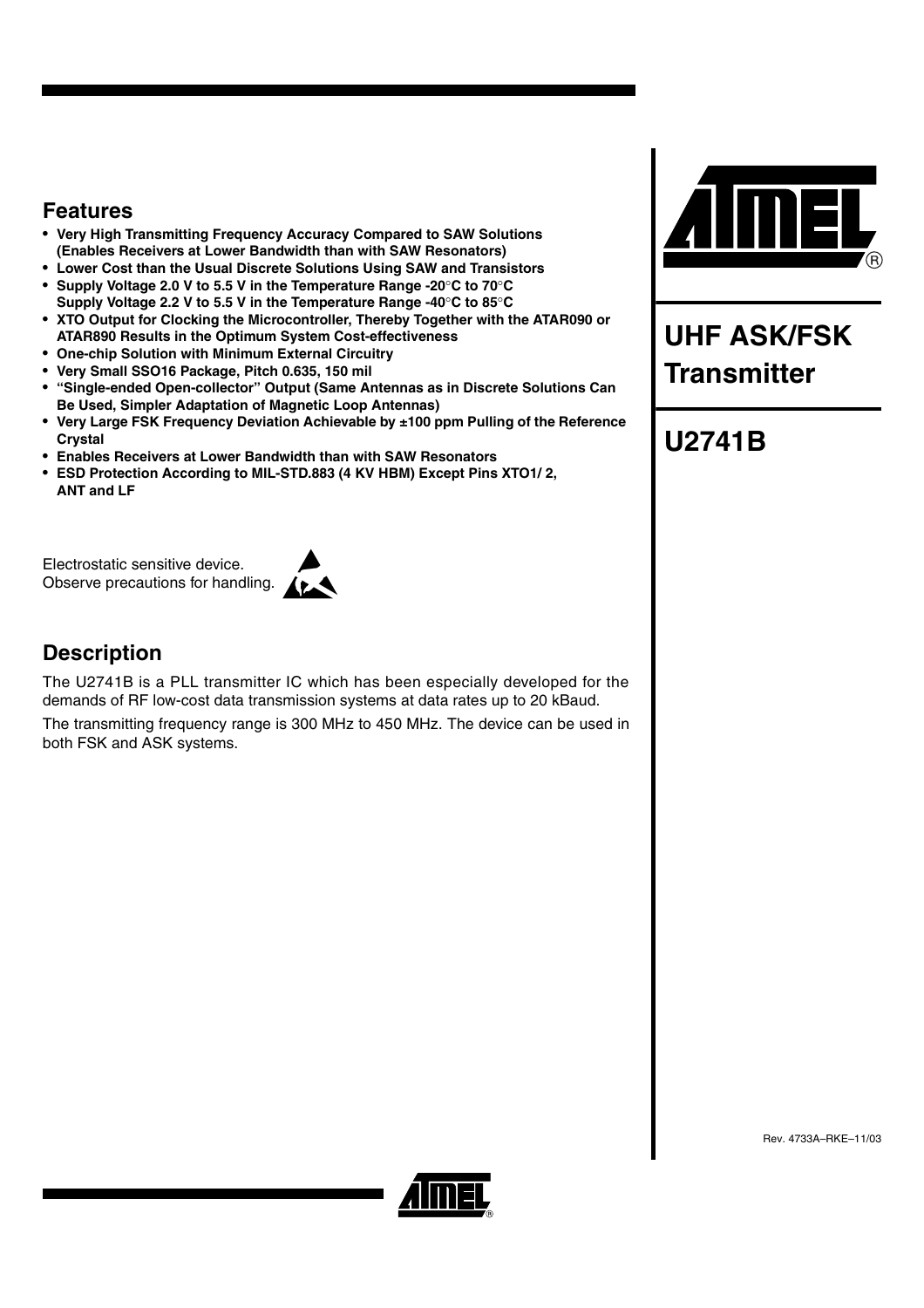

### **Figure 1.** System Block Diagram



**Figure 2.** Block Diagram

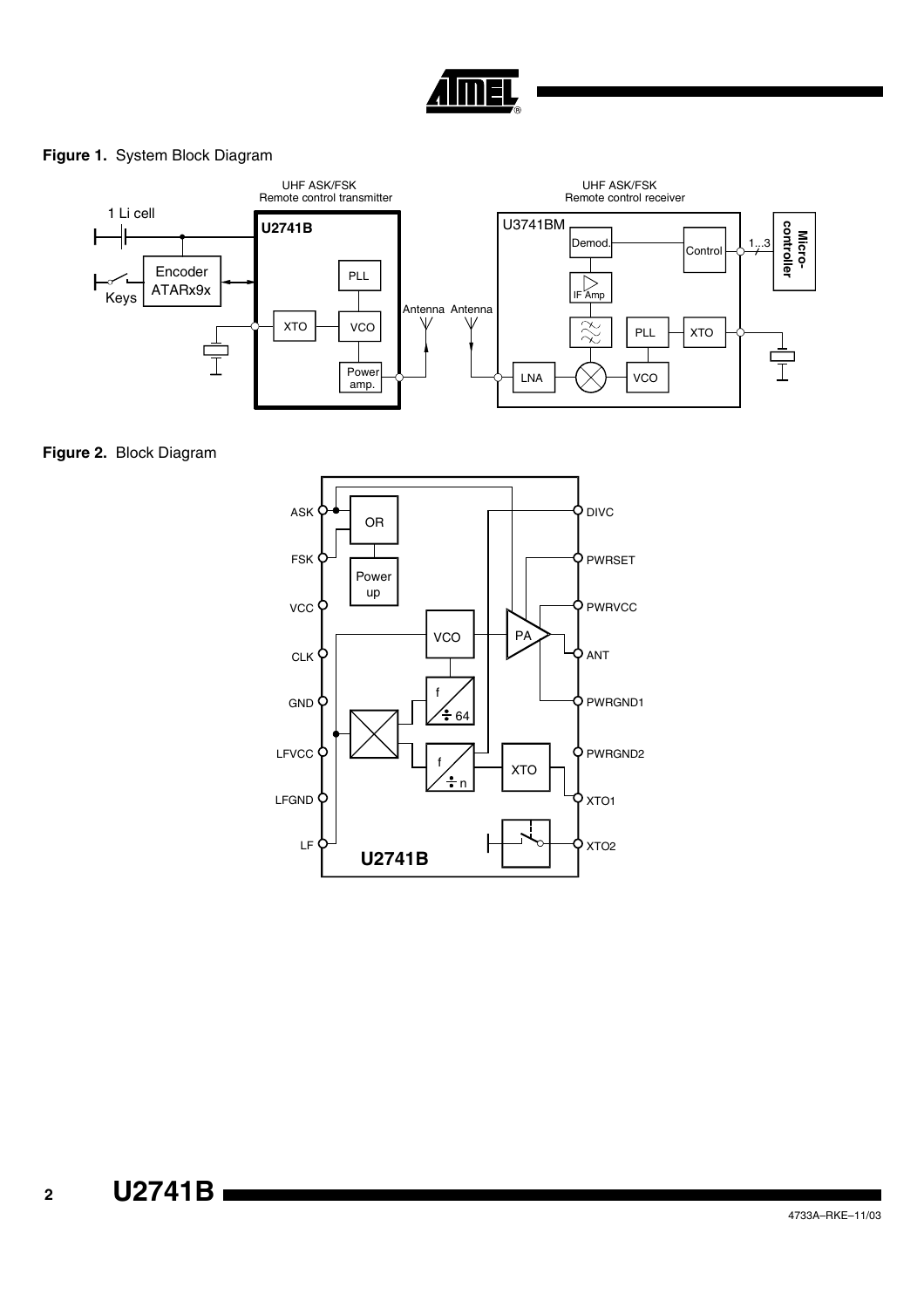# **Pin Configuration**

**Figure 3.** Pinning SSO16



# **Pin Description**

| Pin            | Symbol              | <b>Function</b>                                                                           |
|----------------|---------------------|-------------------------------------------------------------------------------------------|
| 1              | <b>ASK</b>          | Modulation input ASK                                                                      |
| $\overline{c}$ | <b>FSK</b>          | Modulation input FSK                                                                      |
| 3              | <b>VCC</b>          | Supply voltage                                                                            |
| 4              | <b>CLK</b>          | Clock output                                                                              |
| 5              | <b>GND</b>          | Ground                                                                                    |
| 6              | <b>LFVCC</b>        | Supply voltage VCO                                                                        |
| $\overline{7}$ | <b>LFGND</b>        | VCO ground                                                                                |
| 8              | LF.                 | Circuit PLL loop                                                                          |
| 9              | XTO <sub>2</sub>    | FM modulation output                                                                      |
| 10             | XTO <sub>1</sub>    | Connection for crystal                                                                    |
| 11             | PWRGND <sub>2</sub> | Power GND2                                                                                |
| 12             | PWRGND1             | Power GND1                                                                                |
| 13             | ANT                 | RF output                                                                                 |
| 14             | <b>PWRVCC</b>       | Supply voltage power amplifier                                                            |
| 15             | <b>PWRSET</b>       | Applied to VCC                                                                            |
| 16             | <b>DIVIC</b>        | Pitch factor setting for crystal<br>L: high crystal frequency<br>H: low crystal frequency |

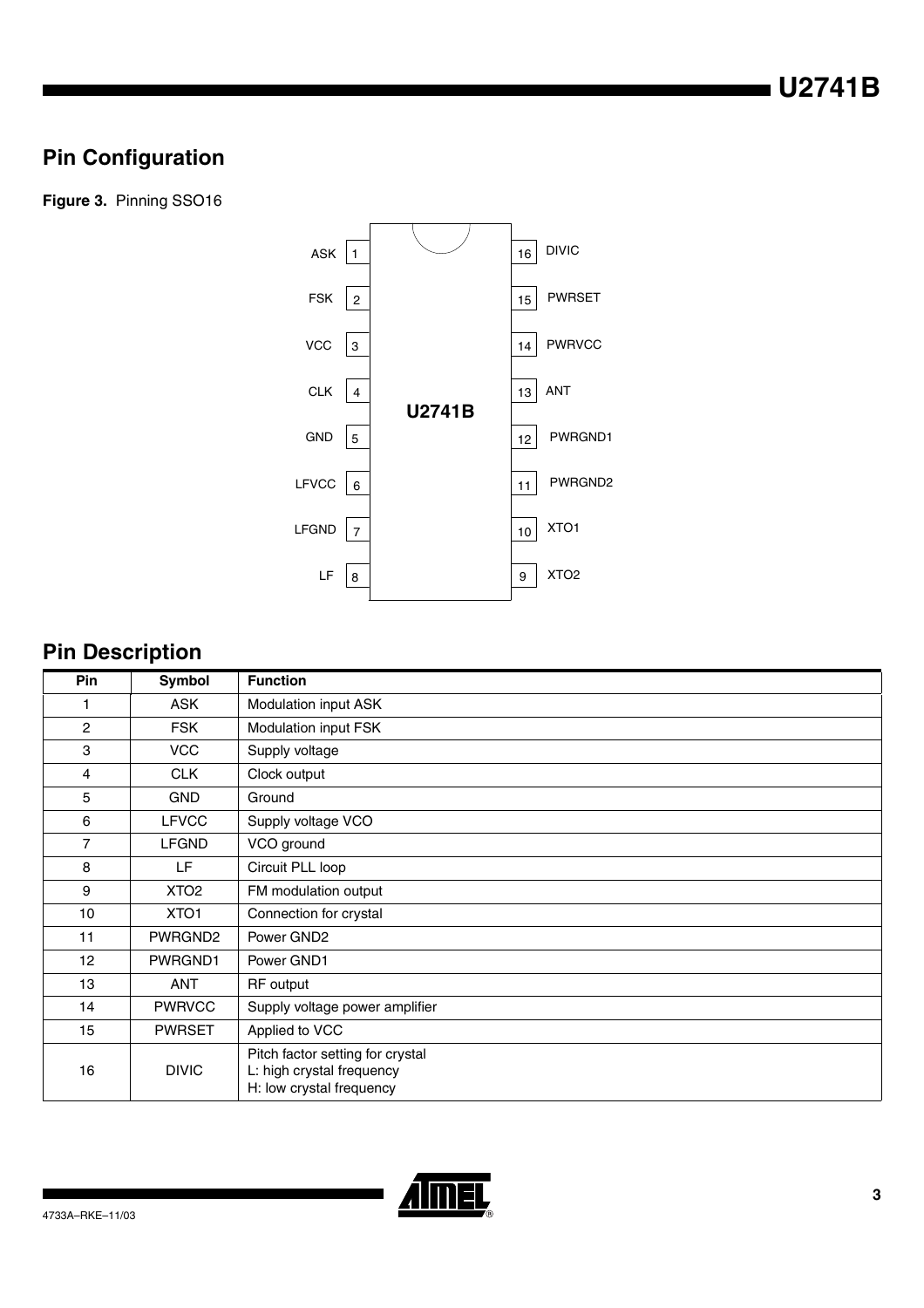| <b>General Description</b>                                       | The fully integrated VCO and the "single-ended open-collector" output allow particularly<br>simple, low-cost RF miniature transmitters to be assembled. The single-ended output<br>enables a considerably simplified adaptation of both a magnetic loop antenna of any<br>form or a $\lambda/4$ antenna. This is because the load impedance must not be balanced as<br>would be the case with a differential output.                                                                                                                                                                                                   |
|------------------------------------------------------------------|------------------------------------------------------------------------------------------------------------------------------------------------------------------------------------------------------------------------------------------------------------------------------------------------------------------------------------------------------------------------------------------------------------------------------------------------------------------------------------------------------------------------------------------------------------------------------------------------------------------------|
|                                                                  | The XTO's frequency can be selected at either 13.56 MHz (USA 9.844 MHz) or<br>6.78 MHz (USA 4.9219 MHz). Thus, it is possible to use not only exceptionally small<br>SMD crystals at 13.56 MHz but also very low-cost 6.78 MHz crystals in a wired metal<br>package (e.g., in the HC49S housing). The frequency is selected by connecting pin 16<br>(DIVC) to either GND or $V_{\rm S}$ .                                                                                                                                                                                                                              |
|                                                                  | At high frequencies, crystals have a very fast start-up time (< 1.5 ms at 13.56 MHz,<br>< 3 ms at 6.78 MHz), whereby a wait time of 5 to 10 ms is required until the transmitter<br>IC is locked. This means that the processor does not need to poll a lock detect output.                                                                                                                                                                                                                                                                                                                                            |
| <b>Functional</b><br><b>Description</b>                          | The IC can be switched on at both the FSK and the ASK input. The IC's ChipSelect is<br>performed by the logical OR operation of ASK and FSK input. In the case of V <sub>FSK</sub> ,<br>$V_{ASK} \le 0.3$ V, the power-down supply current is $IS_{off} < 0.35$ µA. The ASK input activates<br>the power amplifier and the PLL. The FSK input only activates the PLL and, if capacitor<br>$C_3$ is installed, pulls the crystal to the lower frequency, whereby the transmitter is FSK<br>modulated. After switching on at FSK, the VCO locks onto the 32 or 64 times higher fre-<br>quency of the crystal oscillator. |
| <b>FSK Transmission</b>                                          | The U2741B is switched on by $V_{FSK} = V_S$ . 5 ms later, $V_S$ is applied to $V_{ASK}$ . The output<br>can then be modulated by means of pin FSK. This is done by connecting capacitor $C_3$ in<br>parallel to the load capacitor $C_4$ .                                                                                                                                                                                                                                                                                                                                                                            |
| <b>ASK Transmission</b>                                          | The U2741B is activated by $V_{FSK} = V_{S}$ . $V_{ASK}$ remains 0 V for 5 ms, then the output power<br>can be modulated by means of pin ASK. In this case, $V_{FSK}$ remains = $V_S$ during the mes-<br>sage, the capacitor $C_3$ is not mounted.                                                                                                                                                                                                                                                                                                                                                                     |
| <b>Take-over of the Clock</b><br>Pulse in the<br>Microcontroller | The clock of the crystal oscillator can be used for clocking the microcontroller. The<br>ATAR090 and ATAR890 have the special feature of starting with an integrated RC oscil-<br>lator to switch on the U2741B with $V_{FSK} = V_S$ . 5 ms later, the 3.39-MHz clock frequency<br>is present, so that the message can be sent with crystal accuracy.                                                                                                                                                                                                                                                                  |
| <b>Application Circuit</b>                                       | The following component values are recommendations for a typical application. $C_5$ , $C_6$ ,<br>and $C_7$ are block capacitors. The values of these capacitors depend on the board layout.<br>$C_5$ = 1 nF, $C_6$ = 1 nF, and $C_7$ = 22 nF are typically used here. For $C_5$ , the impedance<br>between $f = 100$ MHz and $f = 1$ GHz should be as low as possible.                                                                                                                                                                                                                                                 |
|                                                                  | $C_3$ is not needed in ASK transmitter applications. In the case of FSK, $C_3$ is selected in<br>such a way that the desired transmission frequency deviation is achieved (typical<br>$\pm 30$ kHz). The capacitance here depends upon the crystal's load capacity (C <sub>4</sub> ) recom-<br>mended by the manufacturer of the crystal. $C_2 = 3.9$ nF, $C_1 = 15$ nF, and R <sub>4</sub> = 220 $\Omega$ .                                                                                                                                                                                                           |
|                                                                  | $C_{\text{Loop1}}$ and $C_{\text{Loop2}}$ are selected so that the antenna oscillates in resonance and the adap-<br>tation to the appropriate impedance transformation is possible.                                                                                                                                                                                                                                                                                                                                                                                                                                    |
|                                                                  | $L_{\text{feed}}$ is an inductor for the antenna's DC current supply. A typical value is<br>$L_{\text{feed}}$ = 220 nH. $L_{\text{feed}}$ can be either printed on the PC board or be a discrete component.                                                                                                                                                                                                                                                                                                                                                                                                            |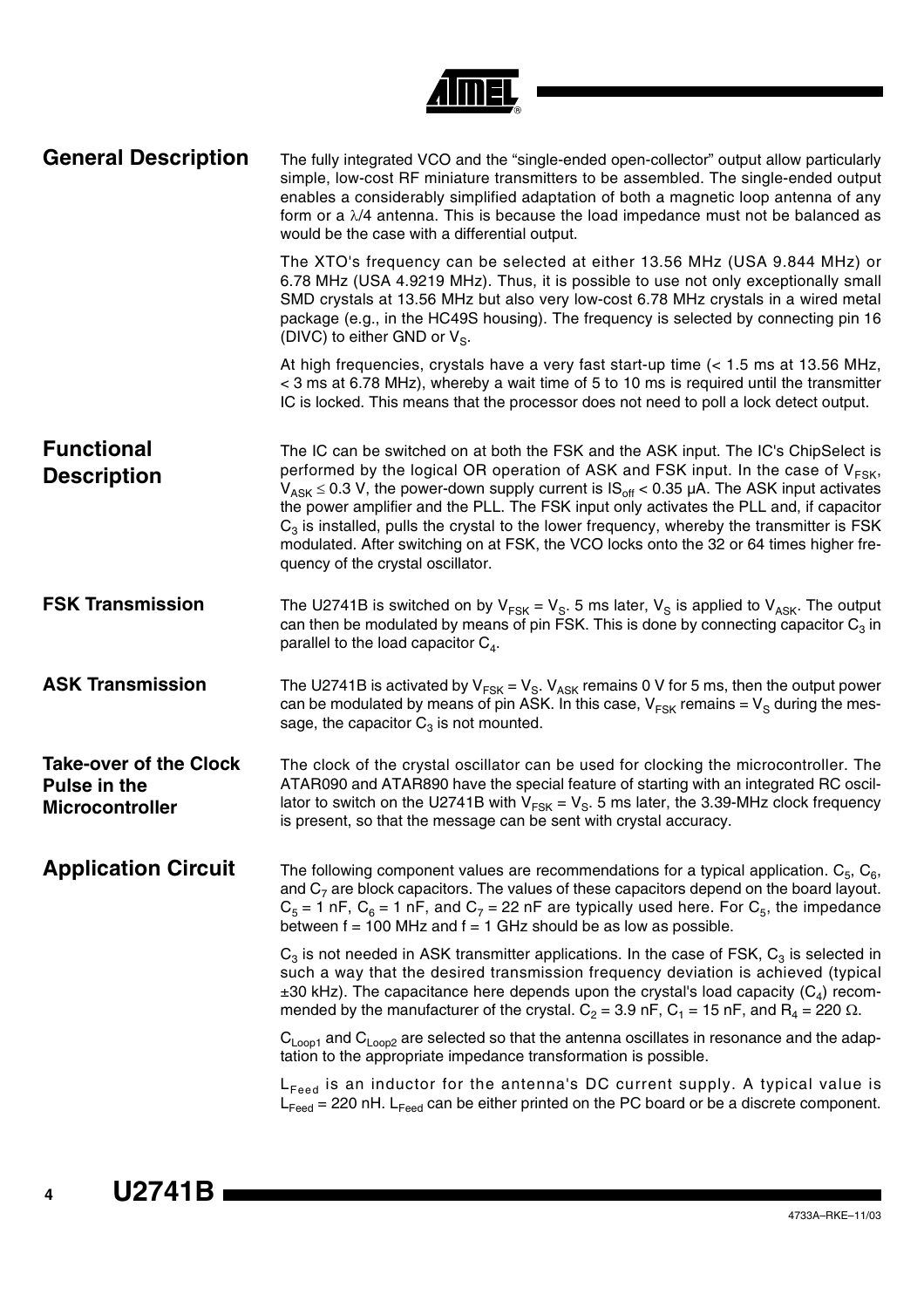### **Output Power Measurement**

The output network [as shown in [Figure 4](#page-4-0)] can be used for output power evaluation, the exact values of  $L_{10}$  and  $C_{10}$  depend on the layout.

 $\mathsf{L}_{10}$  and  $\mathsf{C}_{10}$  form the transformation network to adopt the output impedance of the IC to 50  $\Omega$ . [Table 1](#page-4-1) shows the values for an output power of 2 mW and an  $\mathsf{R}_{\mathsf{PWRSET}}$  = 1.2 k $\Omega$ .

<span id="page-4-1"></span>**Table 1.** Transformation Network

| f/MHz  | C10/pF   | L10/nH | $\mathcal{L}_{\mathsf{Load\_opt}}$ / $\Omega$ |
|--------|----------|--------|-----------------------------------------------|
| 315    | <u>.</u> | 56     | $260 + j330$                                  |
| 433.92 | 8.       | 33     | $185 + j268$                                  |

<span id="page-4-0"></span>**Figure 4.** Measurement Output Network







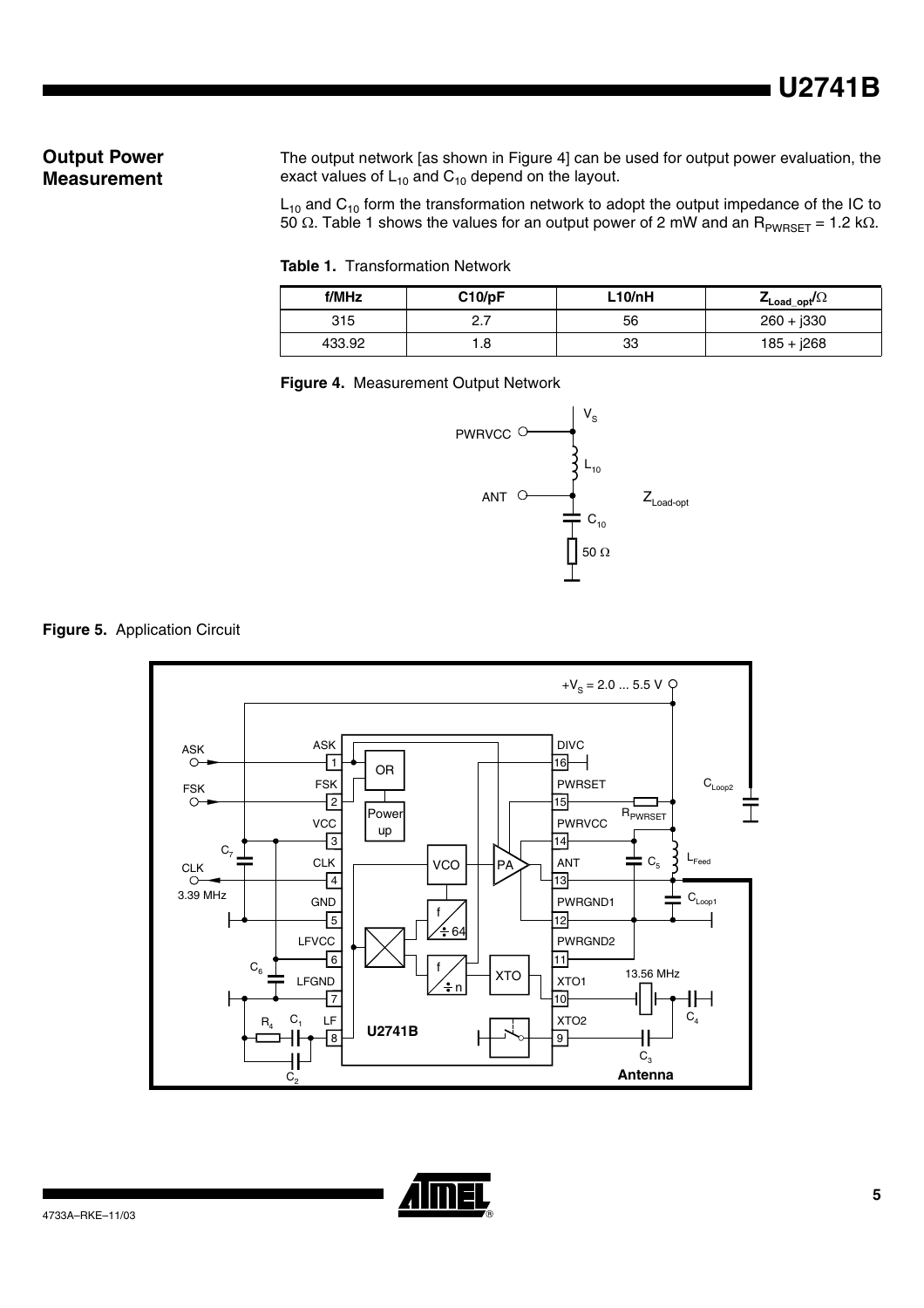

# **Absolute Maximum Ratings**

Stresses beyond those listed under "Absolute Maximum Ratings" may cause permanent damage to the device. This is a stress rating only and functional operation of the device at these or any other conditions beyond those indicated in the operational sections of this specification is not implied. Exposure to absolute maximum rating conditions for extended periods may affect device reliability.

| <b>Parameters</b>    | Symbol                  | Min. | Max. | <b>Unit</b> |
|----------------------|-------------------------|------|------|-------------|
| Supply voltage       | $\mathsf{V}_\mathsf{S}$ |      |      |             |
| Power dissipation    | $P_{\text{tot}}$        |      | 250  | mW          |
| Junction temperature |                         |      | 150  | $\circ$     |
| Storage temperature  | <sup>I</sup> stg        | -55  | 125  | $\circ$     |
| Ambient temperature  | 'amb                    | -40  | 105  | $\circ$     |

### **Thermal Resistance**

| -------<br>Oo w<br>еιе : | <b>Value</b><br>The case is well |     | Unit |  |
|--------------------------|----------------------------------|-----|------|--|
| ambient<br>Junction      | <sup>th</sup> JA                 | 180 | K/W  |  |

### **Electrical Characteristics**

All parameters are refered to GND (pin 5). The possible operating ranges refer to different circuit conditions:  $V_S = 2.0$  V to 5.5 V at T<sub>amb</sub> = -20°C to +70°C, V<sub>S</sub> = 2.2 V to 5.5 V at T<sub>amb</sub> = -40°C to +85°C (typically 25°C, 3 V)

| <b>Parameters</b>                                                                       | <b>Test Conditions</b>                                                                                                                                                                      | Symbol                                             | Min.          | Typ.          | Max.             | <b>Unit</b>      |
|-----------------------------------------------------------------------------------------|---------------------------------------------------------------------------------------------------------------------------------------------------------------------------------------------|----------------------------------------------------|---------------|---------------|------------------|------------------|
| Supply current (power down)                                                             | $V_{ASK}$ , $V_{FSK} \le 0.3$ V, $V_S < 3.6$ V                                                                                                                                              | $IS_{\text{off}}$                                  |               |               | 0.35             | μA               |
| Supply current (power up, output OFF) $ V_{ASK}$ = GND, $V_{FSK}$ = $V_S$ , $V_s$ = 3 V |                                                                                                                                                                                             | $IS_{on}$                                          |               | 4.7           | 6.2              | mA               |
| Supply current (power up, output ON)                                                    | $V_{ASK} = V_S$ , $V_S = 3 V$ , $R_{PWBSFT} = 1.2 k\Omega$                                                                                                                                  | $\textsf{IS}_{\text{transmit}}$                    |               | 10            | 12.5             | mA               |
| Output power                                                                            | $V_S = 3 V$ , $T_{amb} = 25^{\circ}C$ , f = 433.92 MHz<br>$R_{PWRSET} = 1.2 k\Omega$<br>$R_{PWRSET} = 1.8 k\Omega$                                                                          | $P_{\text{Ref}}$<br>$\mathsf{P}_{\mathsf{Ref}}$    | 1.5<br>$-0.5$ | 3<br>1        | 5<br>3           | dBm<br>dBm       |
| Output power variation for the full<br>temperature range                                | $T_{amb}$ = -40°C to +85°C, f = 433.92 MHz,<br>$V_{\rm s} = 3.0 \text{ V}$<br>$V_s = 2.4 V$                                                                                                 | $\Delta P_{\text{Ref}}$<br>$\Delta P_{\text{Ref}}$ |               |               | $-1.5$<br>$-4.0$ | dB<br>dB         |
|                                                                                         | $T_{amb}$ = -20°C to +85°C, f = 433.92 MHz,<br>$V_{\rm s}$ = 2.0 V<br>$P_{out} = P_{Ref} + \Delta P_{Ref}$                                                                                  | $\Delta P_{\text{Ref}}$                            |               |               | $-5.5$           | dB               |
| Output power variation for<br>$f = 315$ MHz compared to<br>$f = 433.92$ MHz             | $f = 315$ MHz<br>$P_{\text{out}} = P_{\text{Ref}} + \Delta P_{\text{Ref}}$                                                                                                                  | $\Delta P_{\text{Ref}}$                            |               | 1.5           |                  | dB               |
| Maximum peak output<br>antenna voltage                                                  | at $P_{out}$ = 2.0 mW,<br>the load impedance must be selected to<br>meet the $V_{\text{out}}$ maximum requirement<br>the supply current is not dependent on<br>the load impedance tolerance | $V_{\text{outmax}}$                                |               | $V_S - 0.7 V$ |                  | $V_{\rm (peak)}$ |
| Spurious emission                                                                       | at $T_{amb} = 25^{\circ}C$<br>$f_0 \pm (n \times f_{PC})$ where $f_{PC} = 6.78$ MHz<br>Load capacitance at $CLK \leq 3$ pF<br>$f = 230$ MHz to 470 MHz<br>$f < 230$ MHz, $f > 470$ MHz      | Em<br>Em                                           |               |               | -40<br>$-58$     | dBC<br>dBC       |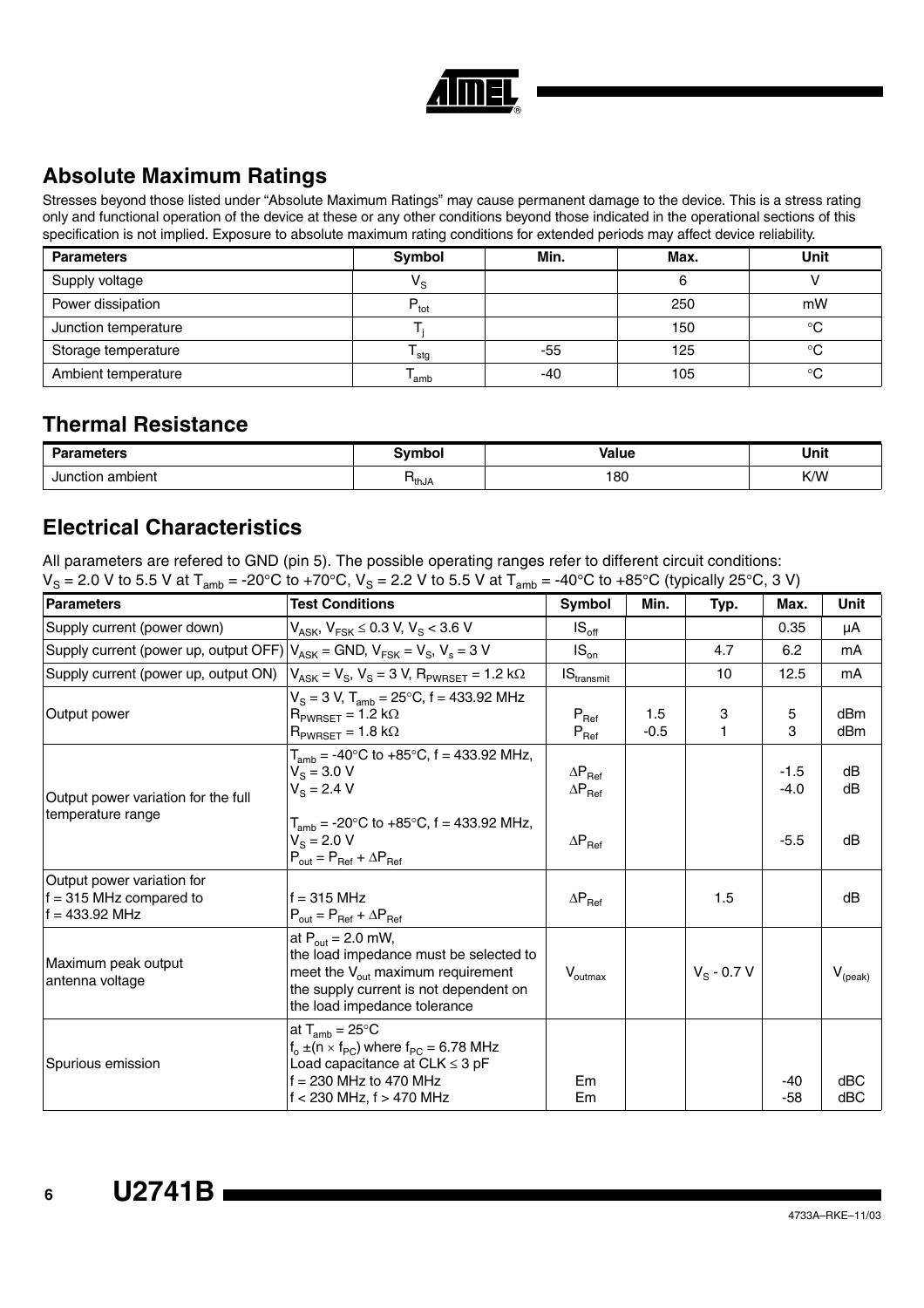**U2741B**

### **Electrical Characteristics (Continued)**

All parameters are refered to GND (pin 5). The possible operating ranges refer to different circuit conditions:  $V_S = 2.0$  V to 5.5 V at T<sub>amb</sub> = -20°C to +70°C,  $V_S = 2.2$  V to 5.5 V at T<sub>amb</sub> = -40°C to +85°C (typically 25°C, 3 V)

| <b>Parameters</b>                                                                                            | <b>Test Conditions</b>                                                                                                                            | Symbol                                                                 | Min.                           | Typ.                 | Max.                    | Unit                 |
|--------------------------------------------------------------------------------------------------------------|---------------------------------------------------------------------------------------------------------------------------------------------------|------------------------------------------------------------------------|--------------------------------|----------------------|-------------------------|----------------------|
|                                                                                                              | M-version: at $T_{amb} = 25^{\circ}C$<br>N-version: full temperature range<br>(monitoring)                                                        |                                                                        |                                |                      |                         |                      |
| Oscillator frequency XTO                                                                                     | Crystal frequency = 13.56 MHz                                                                                                                     | $f_{\text{XTO}}$                                                       | $13.56 -$<br>30 ppm            | 13.56                | $13.56 +$<br>30 ppm     | <b>MHz</b>           |
|                                                                                                              | Crystal frequency = $6.78$ MHz                                                                                                                    | $f_{\text{XTO}}$                                                       | $6.78 -$<br>30 ppm             | 6.78                 | $6.78 +$<br>30 ppm      | <b>MHz</b>           |
|                                                                                                              | Load capacity of the crystal must be<br>selected accordingly                                                                                      |                                                                        |                                |                      |                         |                      |
| Loop bandwidth                                                                                               | For best LO noise<br>Loop filter components:<br>$C_2$ = 3.9 nF, C <sub>1</sub> = 15 nF, R <sub>4</sub> = 220 $\Omega$                             | $\mathsf{B}_{\mathsf{Loop}}$                                           |                                | 100                  |                         | <b>kHz</b>           |
| Phase noise PLL                                                                                              | Referring to the phase comparator<br>$f_{PC} = 6.78$ MHz                                                                                          | PN <sub>PLL</sub>                                                      |                                | $-111$               | $-105$                  | dBC/Hz               |
| Phase noise VCO                                                                                              | at 1 MHz<br>at 36 MHz                                                                                                                             | PN <sub>VCO</sub><br>PN <sub>VCO</sub>                                 |                                | -91<br>$-123$        | -87<br>$-119$           | dBC/Hz               |
| Frequency range of the VCO                                                                                   |                                                                                                                                                   | f <sub>VCO</sub>                                                       | 300                            |                      | 450                     | <b>MHz</b>           |
| Clock output<br>(CMOS microcontroller compatible)                                                            |                                                                                                                                                   | $Clk_{out}$                                                            |                                | $f_{\text{out}}/128$ |                         | <b>MHz</b>           |
| Load capacitance at CLK                                                                                      |                                                                                                                                                   | $C_{CLK}$                                                              |                                |                      | 10                      | pF                   |
| Series resonance R of the crystal                                                                            | $f_{\text{XTO}}$ = 13.56 MHz<br>$f_{\text{XTO}} = 9.84 \text{ MHz}$<br>$f_{\text{XTO}} = 6.78 \text{ MHz}$<br>$f_{\text{XTO}} = 4.90 \text{ MHz}$ | <b>Rs</b><br><b>Rs</b><br><b>Rs</b><br><b>Rs</b>                       |                                |                      | 80<br>100<br>150<br>225 | Ω                    |
| FSK modulation frequency rate                                                                                | Duty cycle of the<br>modulation signal = $50\%$                                                                                                   | $f_{\text{modFSK}}$                                                    | 0                              |                      | 20                      | kHz                  |
| ASK modulation frequency rate                                                                                | Duty cycle of the<br>modulation signal = $50\%$                                                                                                   | $f_{\text{modASK}}$                                                    | 0                              |                      | 20                      | kHz                  |
| CLK output<br>- Output current Low<br>- Output current Low<br>- Output current High<br>- Output current High | $V_{CLK}$ = 0.2 $\times$ $V_S$<br>$V_{CLK} = 0.3 \times V_S$<br>$V_{CLK} = 0.8 \times V_S$<br>$V_{CLK} = 0.7 \times V_S$                          | $I_{ol}$<br>$I_{ol}$<br>$I_{oh}$<br>$I_{oh}$                           | 150<br>200<br>$-150$<br>$-200$ |                      | 100                     | μA<br>μA<br>μA<br>μA |
| ASK input<br>- Low level input voltage<br>- High level input voltage<br>- Input current High                 |                                                                                                                                                   | $V_{ASKI}$<br>$\mathsf{V}_{\mathsf{ASKh}}$<br><b>I</b> <sub>ASKh</sub> | 1.7                            |                      | 0.3<br>140              | V<br>$\vee$<br>μA    |
| FSK input<br>- Low level input voltage<br>- High level input voltage<br>- Input current High                 |                                                                                                                                                   | $V_{FSKI}$<br>$\mathsf{V}_{\mathsf{FSKh}}$<br><b>I</b> <sub>FSKh</sub> | 1.7                            |                      | 0.3<br>140              | V<br>V<br>μA         |

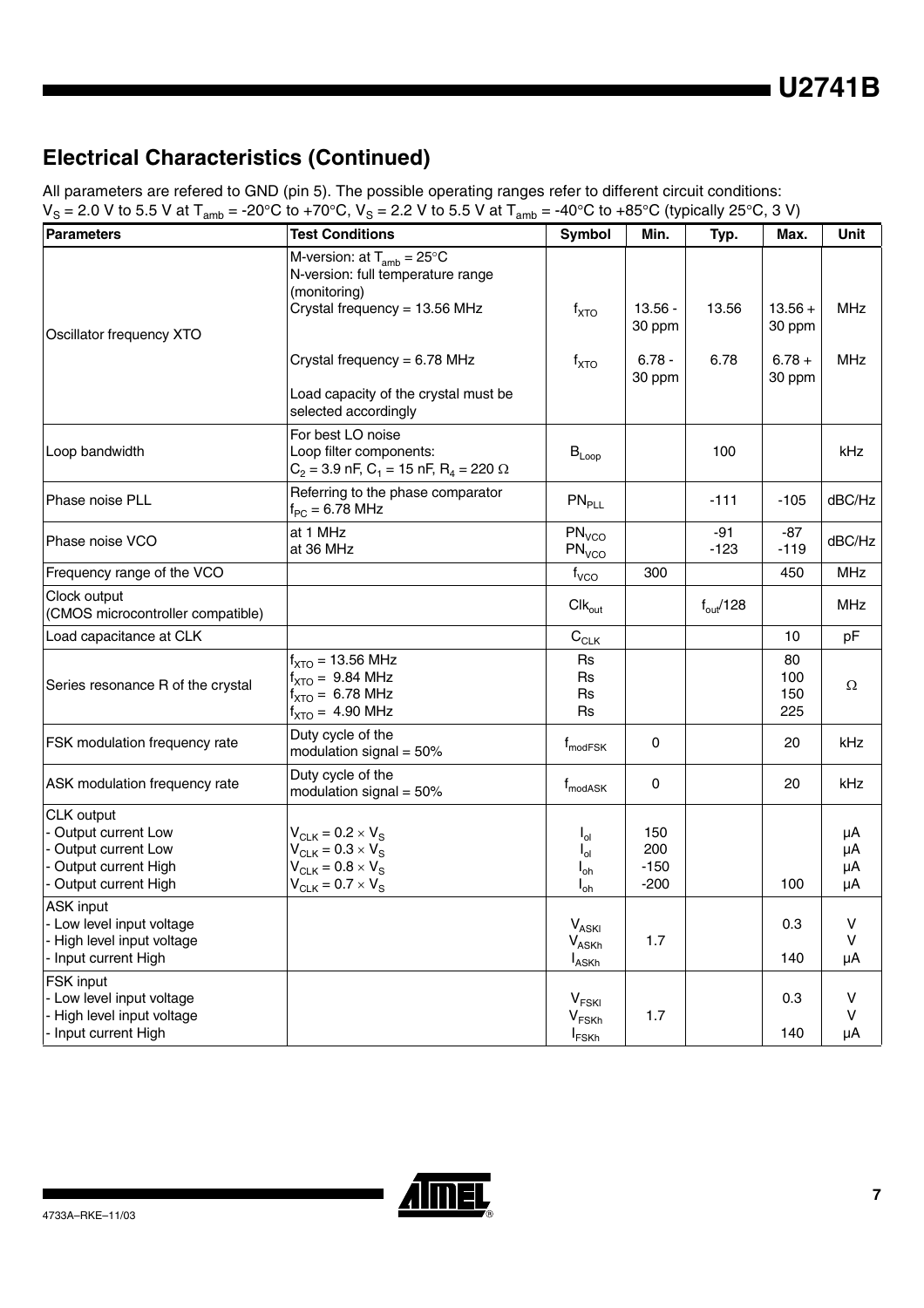

## **Ordering Information**

| <b>Extended Type Number</b> | Package           | <b>Remarks</b>                                                                                           |
|-----------------------------|-------------------|----------------------------------------------------------------------------------------------------------|
| U2741B-NFB                  | SSO <sub>16</sub> | Tube, optimized power-supply rejection, value of $C_4$<br>differs from M-version, enhanced XTO stability |
| U2741B-NFBG3                | SSO <sub>16</sub> | Taped and reeled, see above                                                                              |

# **Package Information**



18888

Ħ

 $\mathbf{1}$ 

ĦĦ

Ħ 8





 $\infty$ 

 $\subset$ 

technical drawings<br>according to DIN<br>specifications